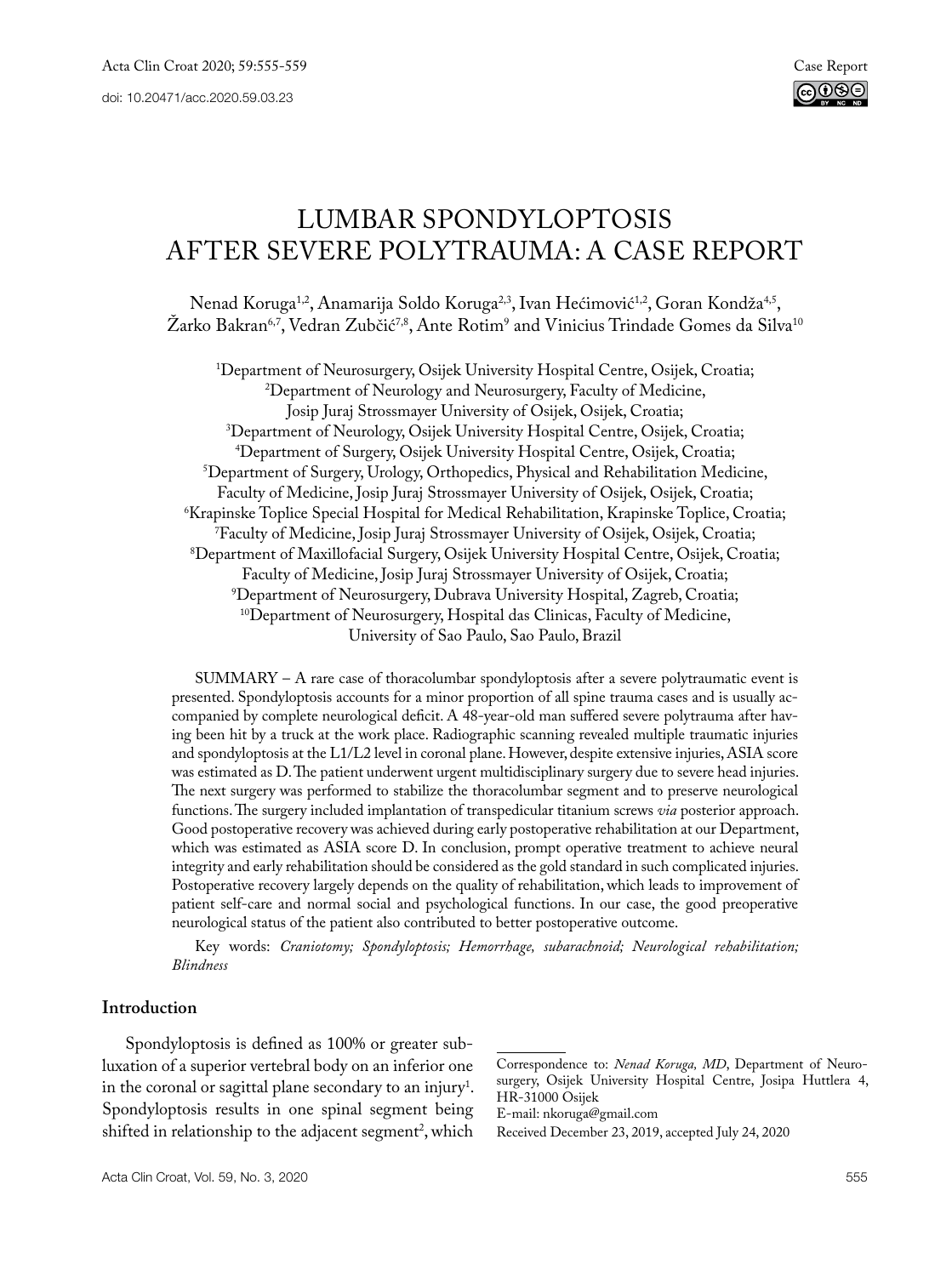leads to severe biomechanical instability caused by complete disruption of anatomic elements of the vertebral column and the adjacent paravertebral soft tissues<sup>3</sup>. Complete neurological deficit is presented in almost 80% of cases<sup>4</sup>. High-velocity injury is the most common mechanism of injury that results in spondyloptosis with associated injuries of other anatomic regions<sup>3</sup>. The aim of this case report is to present a rare case of spondyloptosis in the thoracolumbar region after severe trauma.

## **Case Report**

A 48-year-old man suffered from severe polytraumatic injury after collision with a dump truck. Initially, the patient was treated in another institution where computed tomography (CT) scan revealed an impressive fracture of the left-sided temporal bone and epidural hemorrhage at the same site. Also, CT scan revealed subarachnoid hemorrhage located in the leftsided sylvian fissure and ipsilateral subdural hemorrhage in the region of frontal and temporal lobe of the brain. Multiple viscerocranial fractures were estimated as Le Fort III. The patient also suffered traumatic avulsion of the left-sided optic nerve. According to verified head injuries on CT scan, left-sided pterional craniotomy was performed. Epidural and subdural hemorrhages were evacuated and small bony fragments due to impressive fracture were removed. Multiple dural lacerations were sutured to prevent further cerebrospinal fluid (CSF) leak. During the same operative procedure in general anesthesia, injury of the left-sided eye bulb was treated by ophthalmologists, while viscerocranial injuries were treated by maxillofacial surgeons. CT scan of the thoracic and lumbar region revealed complete lateral displacement of the L2 vertebral body as related to L1, with posterior shear injury of L2. CT scanning showed almost parallel vertebral bodies of L1 and L2, presented as 'double vertebrae sign' (Fig. 1). Transpedicular screw fixation was postponed due to multiple organ injuries and clinical instability of the patient, which was observed at the Intensive Care Unit (ICU). Neurological assessment prior to transpedicular screw fixation revealed muscle strength grade 3/5 in both lower extremities and spinal injury was estimated as ASIA score D. Sensory deficit was noted at the level of the left-sided anterior thigh. According to CT scan evaluation of thoracic and lumbar spine, thoraco-



*Fig. 1. Computed tomography scan revealed 'double vertebrae sign'" in axial plane.*

lumbar approach and spondylodesis was performed from T12 to L4 due to lateral spondyloptosis of the L2 vertebral body (Fig. 2). Also, L2 laminectomy was performed due to multiple bony fragments with the possibility of violation of spinal canal and injury of neural structures within it. Transpedicular screws (Medtronic Legacy® spinal system) were placed in T12, L1, L3 and L4 pedicles bilaterally and the right-sided pedicle of the L2 vertebra, which remained intact after the trauma. Bilateral longitudinal rods were anchored with transverse rod at the level of laminectomy. Transection of spinal cord and CSF leak were not observed during surgery. Intraoperative x-ray revealed excellent placement of the screws and consequent spinal reposition. Alignment of the posterior spinal elements was achieved. After both surgical procedures, the patient was transferred to the ICU, where he stayed for three weeks and then transferred to the Department of Neurosurgery ward. During postoperative care at our Department, early rehabilitation was initiated. Postoperative CT scan with 3D visualization revealed proper reconstruction of lumbar spondyloptosis (Fig. 3). Upon discharge from the Department, the patient had left-sided blindness and postoperative spinal injury was estimated as ASIA score D. Sensory deficit of the left-sided anterior thigh remained unchanged postoperatively.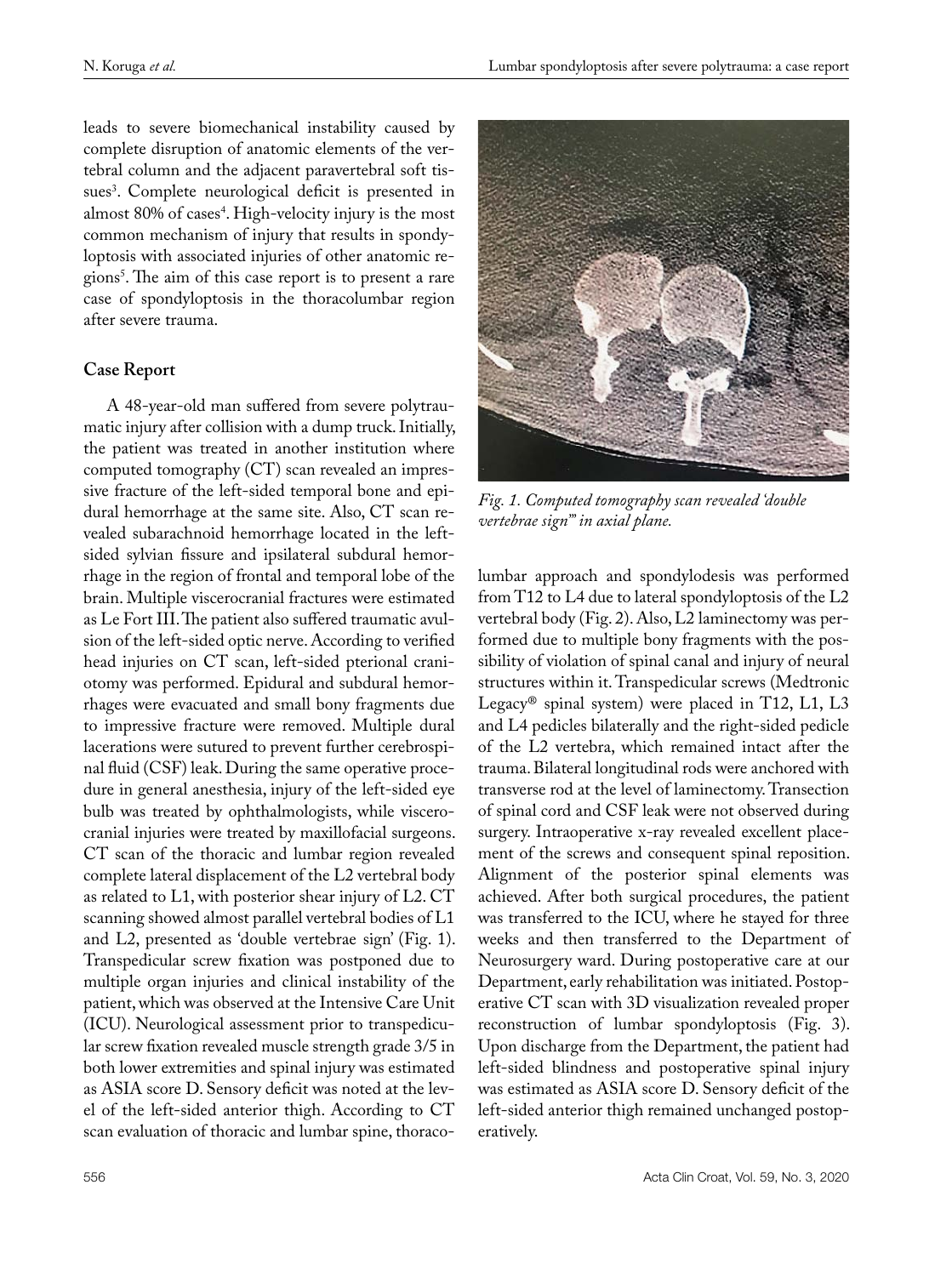

*Fig. 2. Preoperative posttraumatic 3D computed tomography scan of thoraco-lumbar spine showed spondyloptosis at the L1-L2 level in coronal plane.*

## *Postoperative follow-up*

The patient was admitted to our Department six months after the injury and surgical treatment. During hospitalization, the patient underwent follow-up x-ray scan, which revealed excellent postoperative placement of transpedicular screws and rods and concomitant postoperative vertebral alignment. Electromyography showed radiculopathy of L5 and S1 bilaterally, while somatosensory evoked potentials following tibial nerve stimulation revealed preserved conduction velocities in both tibial nerves. The patient could walk independently with approximate walking distance of threehundred meters and had normal bladder control. The patient held test position against moderate to strong pressure on both lower extremities during manual muscle testing, which was graded as 4+.

## **Discussion**

Around 90% of all spine fractures involve the thoracolumbar region6 . The majority of all thoracolumbar injuries are located at T11 to L2 levels, which are more



*Fig. 3. Postoperative 3D computed tomography scan revealed proper spinal alignment.*

susceptible to stress due to biomechanical weakness<sup>7</sup>. The causes of thoracolumbar fractures are different and depend on patient age. High-energy trauma fractures are more likely to occur in younger patients, such as motor vehicle accidents or falling injuries. Elderly patients with cognitive impairment and osteoporosis usually suffer simple falls even from standing position to the ground, which can result in spinal fractures<sup>8,9</sup>. In severe trauma, complications such as paralysis or deformity lead to limitations in daily activities or difficulties connected to returning to work due to posttraumatic chronic pain<sup>10</sup>. Spondyloptosis is defined as 100% listhesis of adjoining vertebrae<sup>1</sup> and is associated with complete neurological deficit in 80% of cases<sup>4</sup>. Denis classification recognizes spondyloptosis as a very unstable injury, which involves all three columns of the spine. In 1994, Magerl *et al*. published a classification system based on instability of the spine, pathomorphological criteria, increasing injury, and instability. According to their classification, spinal fractures are catego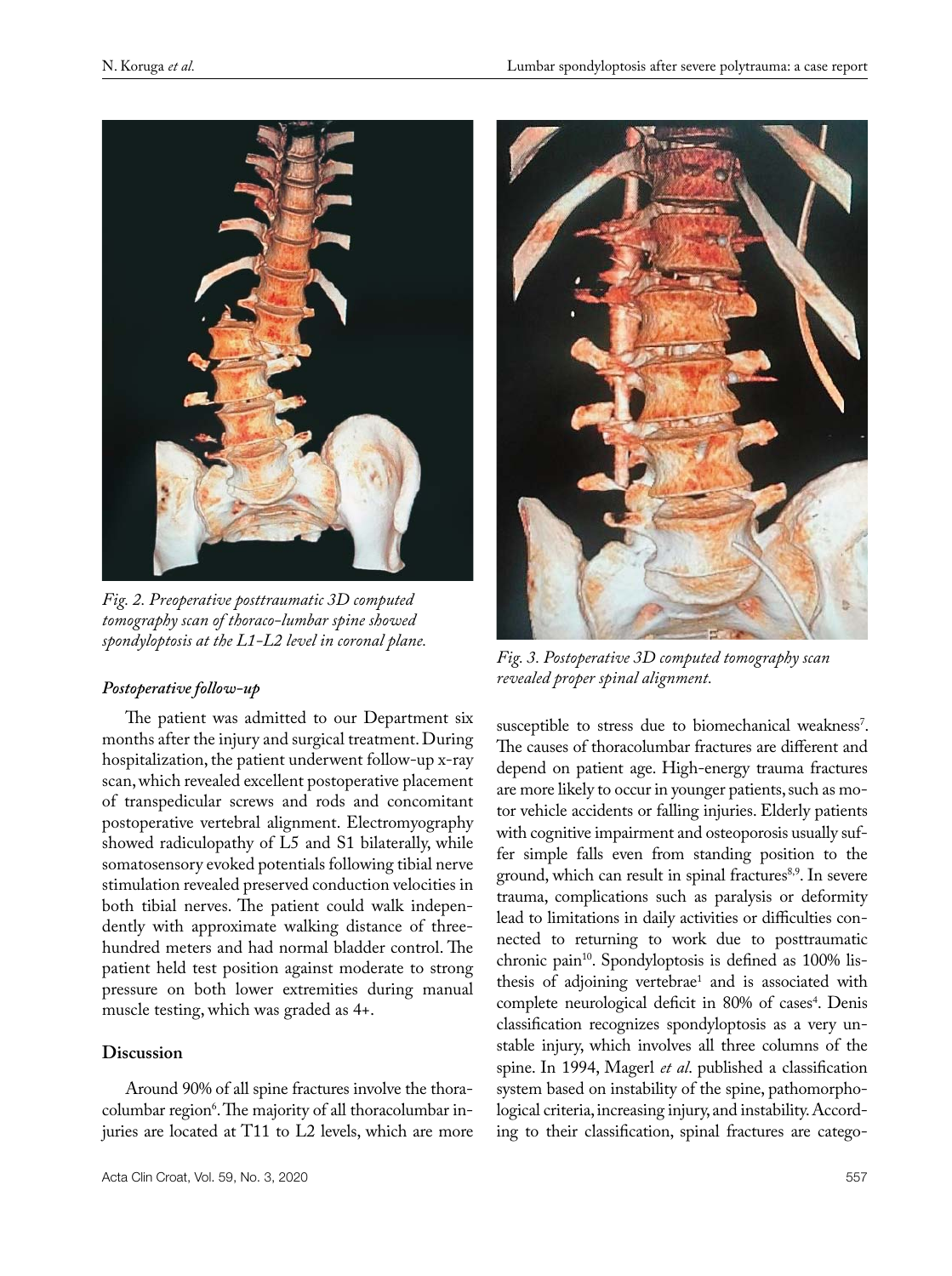rized as follows: (A) compression fractures which are most common and account for about 66% of cases; (B) distraction; and (C) fracture-dislocation with rotation injury<sup>11</sup>. In a biomechanical study of spine injuries, Roaf<sup>12</sup> found the spine to be highly susceptible to injury in all three columns when hyperflexion or hyperextension was combined with rotational or shear forces. As all three columns are affected, these injuries are considered unstable, which can result in additional spinal cord injury<sup>13</sup>. Formerly used classifications were not insufficient to describe injury severity, pathogenesis and biomechanical forces based on clinical, radiological and neurological features, thus none of the above mentioned systems has been universally accepted14. Reinhold *et al*. revised Magerl's AO classification, which defined injury patterns with concomitant mechanical failures of the spinal column. The revised classification of thoracolumbar injuries was based on morphological characteristics of the vertebral column after traumatic injuries identified on diagnostic images, primarily multiplanar CT scan assessment. The three newly proposed models of spinal column integrity failure are classified as follows: (A) axial load compression injury of anterior elements with preserved posterior ligamentous apparatus; (B) injury of posterior ligamentous elements; and (C) injury of anterior and posterior elements resulting in displacement<sup>15</sup>. According to the available literature, Mishra *et al*. have reported on the largest group of twenty patients with traumatic spondyloptosis, all of them graded as ASIA A upon admission. There was no improvement after surgical treatment and five deaths occurred during the follow-up. In their study, the most common site of injury was thoracolumbar spine<sup>16</sup>. Thoracolumbar spine injuries are predisposed due to the mechanical transition zone between the rigid thoracic spine segment and more mobile lumbar spine segment<sup>17</sup>. Yadla et al. published a retrospective review of five patients, four of them suffering from sagittal-plane spondyloptosis and graded as ASIA A and one patient with coronal-plane spondyloptosis graded as ASIA C. They describe the first case of thoracolumbar spondyloptosis without complete paraplegia and further neurological recovery during the follow-up period<sup>18</sup>. The case of our patient was similar to the aforementioned one and the authors did not find any similar case of improved neurological recovery of thoracolumbar spondyloptosis since the case reported by Yadla *et al*. 18. In both cases, the intact vertebral bodies were found with complete lateral displacement of L1 to L2 vertebral body. This suggests a sheartype mechanism with a coronally or laterally directed vector force<sup>19</sup>. Bellew and Bartholomew have reported the first case of lumbar spondyloptosis in the English literature. They managed their case with delay in time, in a similar fashion to ours due to the patient's complicated condition. They also report complete postoperative neurological recovery<sup>20</sup>. Whenever possible, spondyloptosis should be reduced early to increase the chances of neurological recovery<sup>21</sup>. Mishra *et al*. report that all patients in their group were operated on *via* the posterior route in a single act, but complete alignment could not have been achieved in four patients operated on for spondyloptosis. Nevertheless, spinal column fixation and possibility of early rehabilitation were achieved<sup>16</sup>. Early rehabilitation and mobilization of patients remained the ultimate postoperative goal. Complexity of spondyloptotic injury, its surgical treatment and postoperative rehabilitation management open long-term issues regarding postoperative outcome. Furthermore, it represents an obstacle in post-rehabilitation social and working terms in these patients. The severity of spinal cord injury and complexity of operative treatment in terms of posttraumatic spine stabilization should point to the onset of early postoperative rehabilitation, which is essential for recovery and preserving patient neurological functions. Spondyloptosis with possible posttraumatic neurological deficit as the most complex spinal injury will remain a challengeable surgical entity in the foreseeable future despite modern treatment options and prompt surgical approach.

# **Conclusion**

Prompt operative treatment to achieve neural integrity and early rehabilitation should be considered as the gold standard in such complicated injuries. Postoperative recovery largely depends on the quality of rehabilitation, which leads to improvement of patient self-care and normal social and psychological functions. In our case, a good preoperative neurological status of the patient also led to better postoperative outcome.

# **References**

1. Meyerding HW. Spondylolisthesis as an etiologic factor in backache. JAMA. 1938;111(22):1971-6. 10.1001/jama.1938. 02790480001001. doi: 10.1001/jama.1938.02790480001001